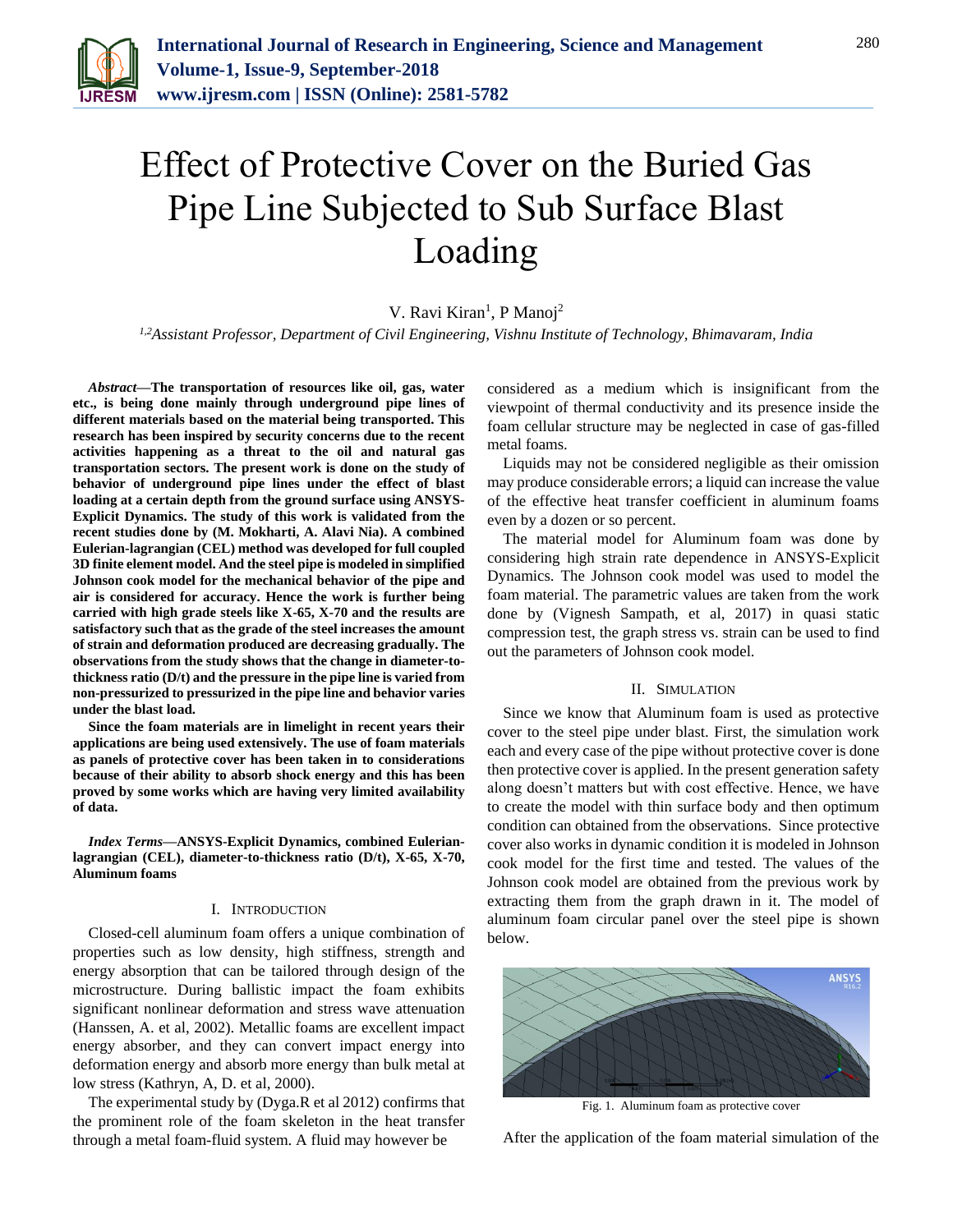

# **International Journal of Research in Engineering, Science and Management Volume-1, Issue-9, September-2018 www.ijresm.com | ISSN (Online): 2581-5782**

pipe line for under the influence of sub surface blast load is carried out for different D/t ratios and operating pressure conditions. The results are then analyzed and compared to previous works for underground pipe lines without protective covers and results are shown below.



Fig. 2. Deformed shape of X-65 steel pipe at no pressure without protective cover applied



Fig. 3. Deformed shape of X-65 steel pipe at no pressure with protective cover applied

## III. RESULTS

After the application of protective cover to the underground pipe line which is under the influence of the sub surface blast load, the results are presented in this section.

Simulation is done with different grade of steels, D/t ratio and different operating pressures is done with the help of ANSYS Explicit Dynamics



Fig. 4. Variations of X-65, D/t=144 under blast loading with protective cover and different operating pressures



Fig. 5. Variations of X-70, D/t=144 under blast loading with protective cover and different operating pressures



Fig. 6. Comparison of X-65 pipe line, D/t=144 under blast loading, with and without protective cover at different operating pressure (P- Protective Cover)



Fig. 7. Comparison of variations of X-70, D/t=144 pipe line under blast loading, with and without protective cover at different operating pressure

From the above simulated results, we can observe that the application of protective cover significantly reduces the amount of deformation and strain produced on the surface of the pipe. Thus, by the satisfactory results from the simulation in ANSYS